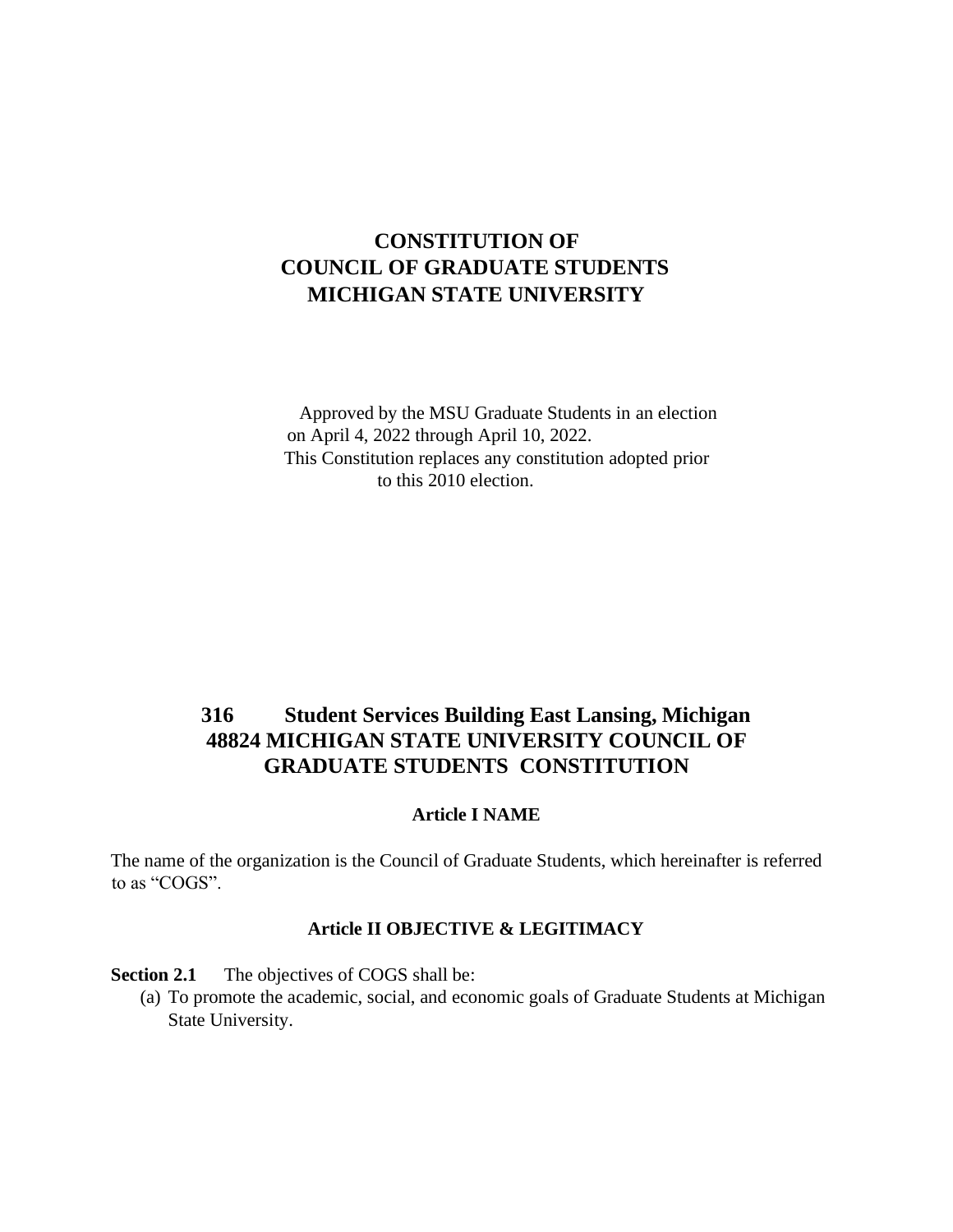(b) To establish effective communication among Graduate Students and create channels of communication with other student organizations and with the academic and administrative units of the University.

**Section 2.2** COGS is a body whose power is derived solely from the Graduate Students of Michigan State University and is, therefore, independent of The Graduate School.

**Section 2.3** COGS, at no time, shall discriminate on the basis of age, color, gender, identity, disabilities status, height, marital status, natural origin, political persuasion, race, religion, sexual orientation, veteran's status, or weight.

# **Article III DEFINITIONS**

**Section 3.1** As used in this Constitution:

- (a) **Associate Member.** "Associate Member" is a Committee Representative or other designated Graduate Student that has the right to participate in discussion. However, Associate Members are not counted for voting or quorum purposes.
- (b) **Academic Year.** "Academic Year" begins on the first day of classes in the fall semester as defined by the official Michigan State University Academic Calendar, and shall run until one (1) day prior to the first day of classes the following fall semester.
- (c) **Bylaws.** "Bylaws" are the Bylaws of COGS that have been approved by the Full Council, including any amendments thereto.
- (d) **Committee Representatives.** "Committee Representatives" are Graduate Students that are serving on a COGS or University standing or ad-hoc committee as a representative of COGS, and that are not Department Representatives nor Representatives seated pursuant to Section 4.2(b).
- (e) **Constituent Departments.** "Constituent Departments" are the academic departments that are represented by Department Representatives of COGS.
- (f) **Department Representative.** "Department Representative" is the Graduate Student that represents his or her respective Constituent Department, or his or her designated alternate when the Department Representative is absent.
- (g) **Graduate Students.** "Graduate Students" are students of Michigan State University that are actively pursuing master's, doctoral, or professional degrees, and have paid the COGS student tax.
- (h) **Officers**. "Officers" are the Officers of COGS as defined by Article V of this Constitution and the respective provisions of the Bylaws.
- (i) **Representative Member**. "Representative Members" include Department Representatives and additional voting members established through Section 4.2(b).

# **Article IV FULL COUNCIL**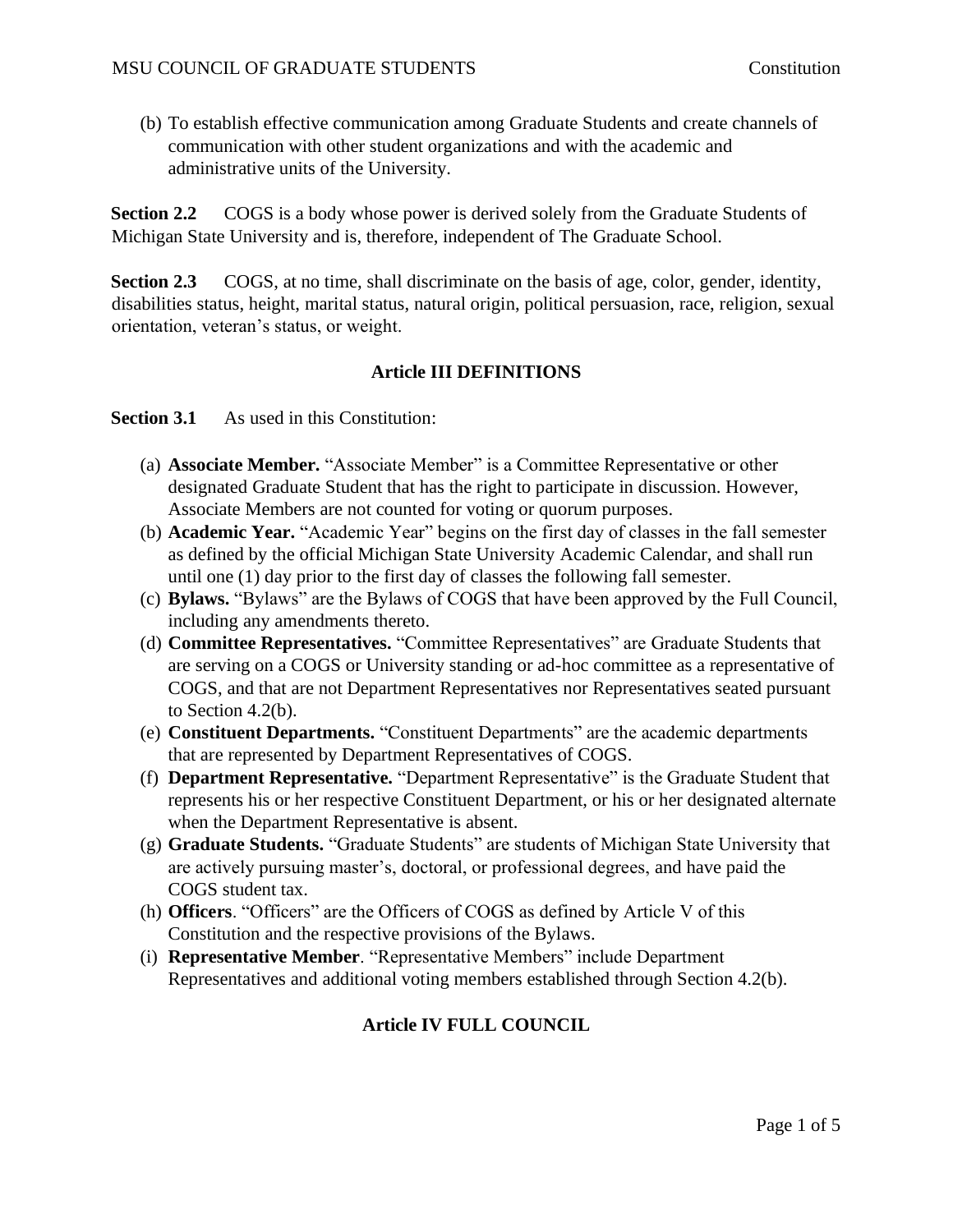**Section 4.1 Powers of Full Council.** The business and affairs of COGS shall be under the direction of its Full Council. The Full Council shall have, and is not limited to, the power to:

- (a) Adopt, amend or repeal Bylaws;
- (b) Levy a student tax on all Graduate Students, subject to university policy, and to establish an annual budget to allocate and appropriate funds;
- (c) Elect and empower Officers, and establish their respective duties and responsibilities; (d) Remove an Officer from his or her office, through a process established through the Bylaws. Removal requires an affirmative 2/3rds vote of the Full Council present at a meeting with quorum;
- (e) Establish committees to further the business and affairs of COGS;
- (f) Determine requirements for quorum, voting, and the manner of taking action at meetings of the Full Council; and
- (g) Establish duties and responsibilities for Representative Members of the Full Council, and to establish sanctions for failure to perform the duties and responsibilities.

# **Section 4.2 Membership of Full Council.**

- (a) The Graduate Students of a Constituent Department may select one individual (and alternate individual if desired) to represent the Graduate Students of the Constituent Department as a voting member of the Full Council pursuant to Section 4.3.
- (b) The Full Council may establish additional voting members of the Full Council.
- (c) Committee Representatives are Associate Members of the Full Council.
- (d) No person may hold more than one seat as a Representative Member at any time.

**Section 4.3 Selection of Department Representative**. The method of selection of the Department Representative (or alternate) shall be determined by the Graduate Students of each Constituent Department. Each selection shall have prior public notification within each Constituent Department.

**Section 4.4 Meetings.** All meetings of the Full Council shall be open to the public and have prior notification. There shall be at least eight regular meetings of the Full Council per Academic Year. The Full Council may permit special meetings and provide for procedure for calling special meetings. The Full Council may meet in executive session through a process established within the Bylaws.

# **Section 4.5 Voting.**

- (a) Each Department Representative shall be entitled to one vote in the Full Council.
- (b) Each member established by Section 4.2(b) of this Constitution shall be entitled to one vote in the Full Council.
- (c) Committee Representatives shall not have a vote in the Full Council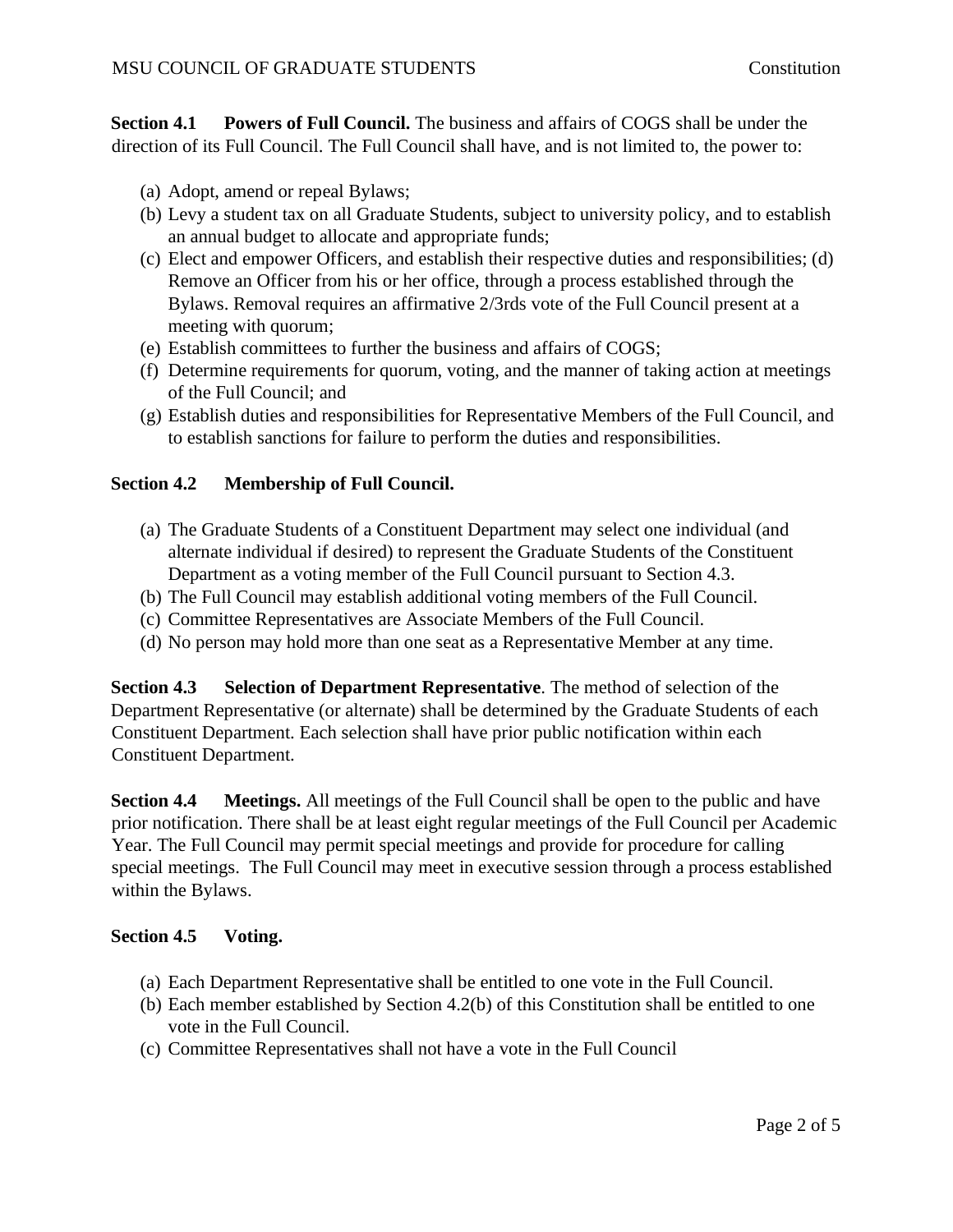(d) Unless otherwise specified, passage of motions and resolutions in the Full Council shall be based on the votes of Representative Members present, provided there is a quorum.

**Section 4.6 Vacancies in the Membership of Full Council.** The Full Council shall establish procedures to fill vacancies in the membership of the Full Council.

#### **Article V OFFICERS OF COUNCIL OF GRADUATE STUDENTS**

**Section 5.1 Officers.** The Officers shall include a President, one or more Vice Presidents, a Treasurer and a Recording Secretary.

**Section 5.2 Election and Term.** The Full Council shall elect the Officers of Section 5.1. The elections of the Officers shall be held during the second-to-last regular meeting of the Spring Semester. The three weeks following the election will be a transition period. During this time the serving Officers will transition their responsibilities to the newly elected Officers. A full term of office shall commence at the end of the three-week transition period after the election and terminate at the end of the three-week transition period following the election of Officers the following year.

**Section 5.3 Qualifications.** Any Representative Member at the time of election, or any Graduate Student who has attended more than half of the regular meetings of the Academic Year, shall be eligible for any Officer position listed in Section 5.1.

**Section 5.4 Term Limit.** No person shall be elected to more than two full terms in the same Officer position listed in Section 5.1, unless waived by a two-thirds vote of the Full Council.

**Section 5.5 College Limit as a Qualification.** The Full Council may provide that Officers shall be from different colleges of Michigan State University, through a process established within the Bylaws.

**Section 5.6 Forfeiture as Representative Member.** Officers forfeit their position as Representative Member and the voting rights of that position, effective on the first day of the Officers' positions. New Representative Members may be elected to fill the vacated positions.

**Section 5.7** Vacancies. In the event of a permanent vacancy in any Officer position, the vacancy shall be filled by special election by the Full Council's second meeting from the occurrence of such vacancy. The Full Council may establish a procedure for selecting an interim replacement pending the special election for a permanent replacement.

**Section 5.8 Officers; other.** The Full Council may establish other Officers, and provide for their election, qualifications, duties and responsibilities through the Bylaws.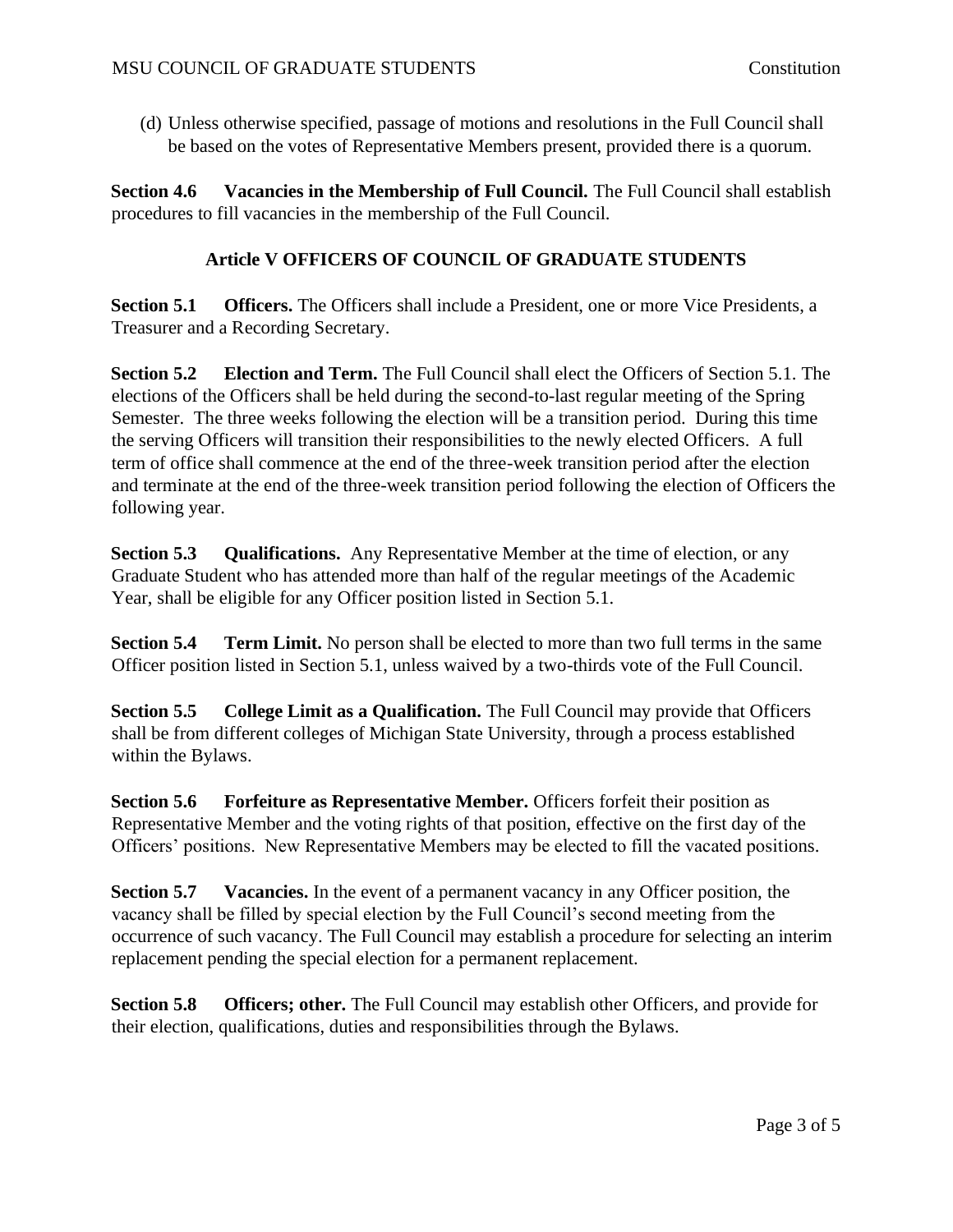# **Article VI OPERATING FUNDS**

**Section 6.1** By an affirmative vote of a majority of the Graduate Students voting, Graduate Students may authorize COGS to assess a tax on Graduate Students, of an amount specified by the referendum.

**Section 6.2** The money that COGS collects shall be used to further the objectives of COGS as specified in Article II.

**Section 6.3** Representative Member, and Committee Representatives shall not receive compensation unless authorized by referendum.

Section 6.4 Officers of COGS will receive compensation in the manner outlined in the bylaws.

# **Article VII REFERENDA AND REDRESS**

**Section 7.1** All referenda required by this Constitution shall be conducted by COGS in a fair and impartial manner decided upon by the Full Council.

**Section 7.2** All referenda must have at least one month prior announcement in the major student news media.

**Section 7.3** • Referenda shall not be held during the summer or during the first month of classes fall semester.

**Section 7.4** Upon petition of one thousand or more Graduate Students, a referendum shall be held on any issue or officer.

# **Article XIII RULES AND AMENDMENTS**

**Section 8.1 Rules.** This Constitution in conjunction with the Bylaws, rules of order, and standing rules duly adopted by the Full Council that are consistent with this Constitution shall be the rules of COGS.

#### **Section 8.2 Constitutional Amendments.**

- a) A motion to amend this Constitution may be made by petition of 20 percent of the Representative Members or by a petition of 20 percent of the Graduate Students.
- b) A motion to amend shall be voted upon by the Full Council at least two weeks but not more than five weeks after the motion is made and upon a two-thirds affirmative vote of the Full Council, be submitted as a referendum to be voted on by the Graduate Students.